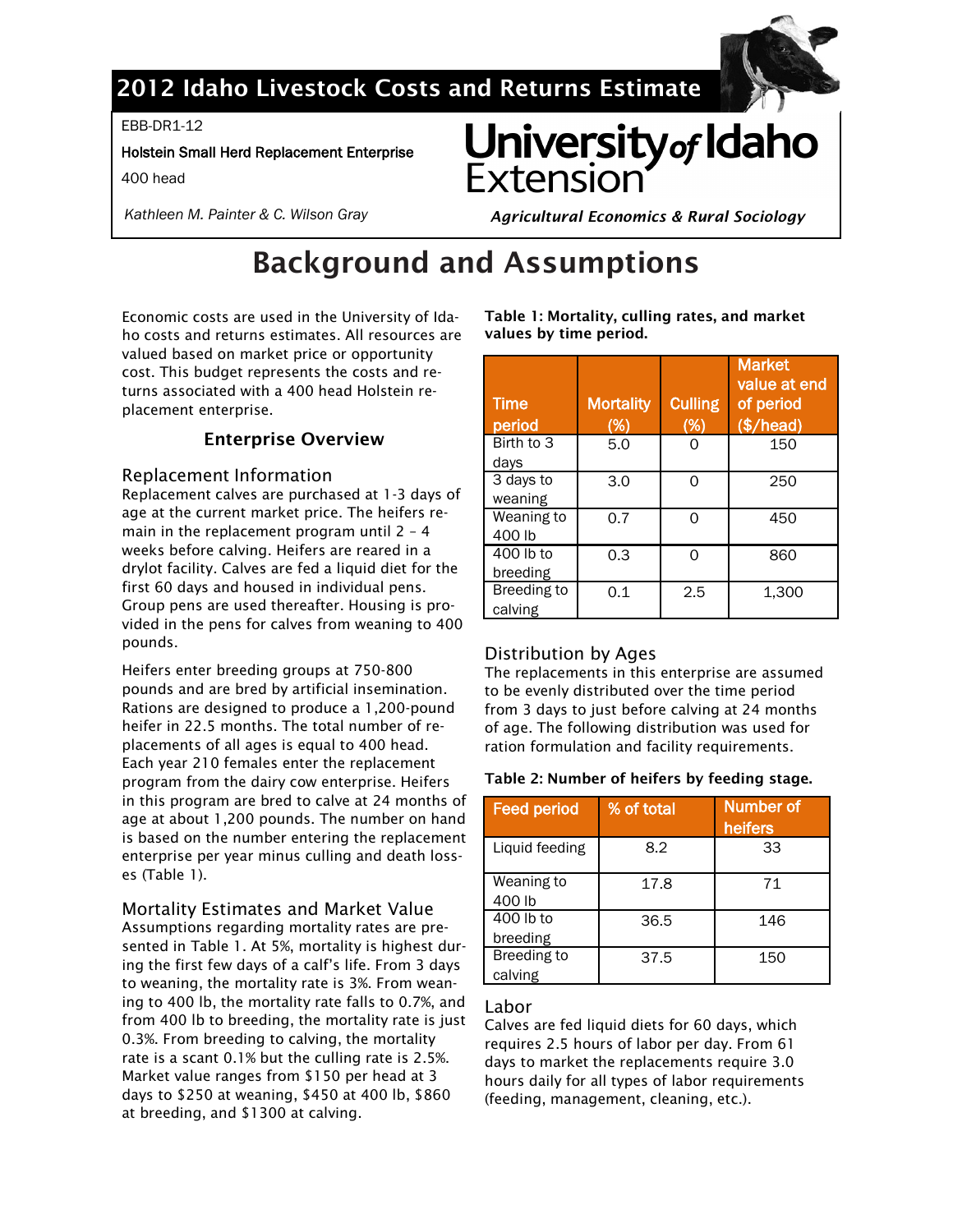

# **2012 Idaho Livestock Costs and Returns Estimate**

EBB-DR1-12

Holstein Small Herd Replacement Enterprise

400 head

*Kathleen M. Painter & C. Wilson Gray* 



*Agricultural Economics & Rural Sociology*

# **Background and Assumptions**

# Feeds

Liquid diets consist of Colostrum, pasteurized hospital milk and powered milk starter. Feeds after the liquid phase consist of concentrates, alfalfa hay, and silages. Rations are based on computer formulation to provide the rates of gain as shown in Table 3 below.

The first year heifers start out on a liquid diet for two months (Table 4). At three months of age they migrate to a calf starter ration and begin to eat some hay. By five months of age their diet consists of hay and silage, both corn and earlage. At seven months each heifer consumes 30 lb of corn silage per day, plus 9 lb of hay, 1.8 lb of push-out (from

cleaning up leftover feed), and 0.2 lb of minerals. Cost per head per day averages \$1.39 per day for the first 2 months, \$3.22 per day for 3 to 4 months, \$0.95 per day for months 5 through 6, and \$1.80 per day for the 7 to 12-month period.

The second year heifers start consuming more hay and silage increases from 30 to 40 lb per day by 16 months (Table 5). Cost per head per day is \$1.80 per day for the 13-month-old heifers, \$1.75 per day during months 14 and 15, and \$2.12 per day for the 16– to 19-month old heifers. During the final period, from 20-22.5 months of age, cost per head per day averages \$2.29 per head per day.

| <b>Group</b> | <b>Period</b>                                                                                 | Rate of<br>gain<br>(lb/day) |  |  |  |  |  |
|--------------|-----------------------------------------------------------------------------------------------|-----------------------------|--|--|--|--|--|
| 1            | Liquid feeding                                                                                | 0.8                         |  |  |  |  |  |
| 2            | Weaning to 400 lb                                                                             | 1.6                         |  |  |  |  |  |
| 3            | 400 lb to breeding                                                                            | 1.8                         |  |  |  |  |  |
| 4            | Breeding to calving                                                                           |                             |  |  |  |  |  |
|              | NOTE: Heifers average a gain of 1.60 lb/day<br>over the period from 3 days of age to calving. |                             |  |  |  |  |  |

# **Table 3: Rate of gain by feeding period (lb/day)**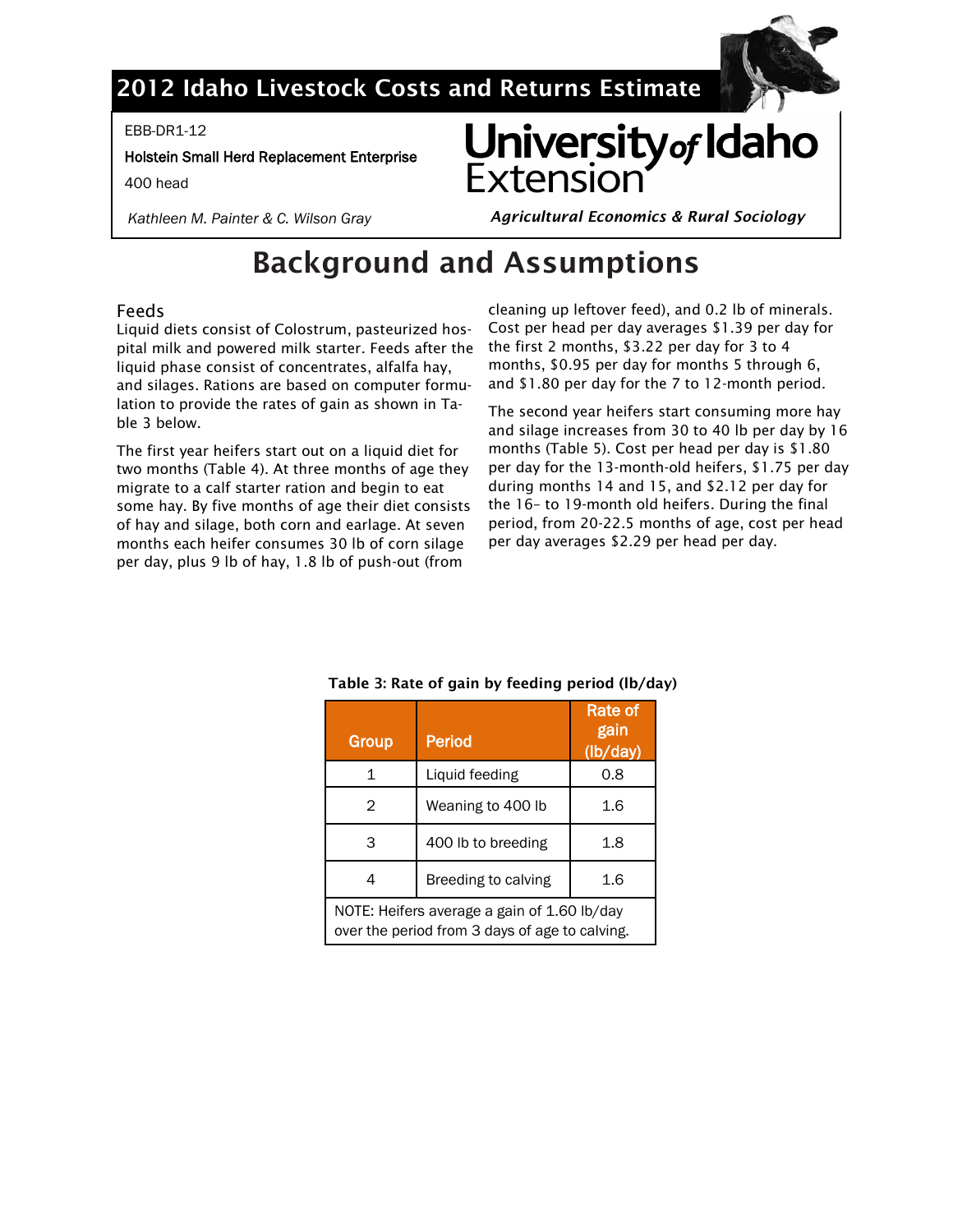

# **2012 Idaho Livestock Costs and Returns Estimate**

EBB-DR1-12

Holstein Small Herd Replacement Enterprise

400 head



*Kathleen M. Painter & C. Wilson Gray* 

*Agricultural Economics & Rural Sociology*

# **Background and Assumptions**

|                                         |            | Quantity (lb/day) |              |         |          |  |  |  |  |
|-----------------------------------------|------------|-------------------|--------------|---------|----------|--|--|--|--|
|                                         | Cost       | <b>Group</b>      | <b>Group</b> | Group   | Group    |  |  |  |  |
|                                         | $$$ per    | $0 - 2$           | $3 - 4$      | $5 - 6$ | $7 - 12$ |  |  |  |  |
|                                         | $100$ -lb) | mo.               | mo.          | mo.     | mo.      |  |  |  |  |
| Colostrum                               | 30.00      | 18.0              |              |         |          |  |  |  |  |
| Hospital milk.<br>pasteurized           | 4.00       | 10.0              |              |         |          |  |  |  |  |
| <b>Balanced ration</b><br>powdered milk | 174.00     | 0.25              |              |         |          |  |  |  |  |
| Calf starter                            | 17.20      | 3.0               | 16.0         |         |          |  |  |  |  |
| Hay                                     | 11.00      |                   | 1.0          | 6.25    | 9.0      |  |  |  |  |
| Corn Silage                             | 3.00       |                   |              | 6.25    | 30.0     |  |  |  |  |
| Earlage                                 | 7.00       |                   |              | 2.5     |          |  |  |  |  |
| Bunk push-out                           | (1.00)     |                   |              | 1.0     | 1.8      |  |  |  |  |
| Mineral                                 | 47.00      |                   |              |         | 0.20     |  |  |  |  |
| Cost per head per day                   |            | \$1.39            | \$3.22       | \$0.95  | \$1.80   |  |  |  |  |

**Table 4: Feed composition and price per head by period, Year 1.**

| Table 5: Feed composition and price per head by period, Year 2. |  |  |  |
|-----------------------------------------------------------------|--|--|--|
|                                                                 |  |  |  |

|                                     |             | Quantity (lb/day) |                |        |         |  |  |  |  |  |
|-------------------------------------|-------------|-------------------|----------------|--------|---------|--|--|--|--|--|
|                                     | <b>Cost</b> | Group             | Group<br>Group |        | Group   |  |  |  |  |  |
|                                     | $$$ per     | 13                | 14-15          | 16-19  | 20-22.5 |  |  |  |  |  |
|                                     | $100$ -lb)  | mo.               | mo.            | mo.    | mo.     |  |  |  |  |  |
| Corn Silage                         | 3.00        | 30.0              |                |        |         |  |  |  |  |  |
| Hay                                 | 11.00       | 9.0               | 11.0           | 13.0   |         |  |  |  |  |  |
| Silage (half corn,<br>half cannery) | 2.00        | 30.0              | 30.0           | 40.0   | 40.0    |  |  |  |  |  |
| Cannery silage                      | 1.10        |                   |                |        | 13.0    |  |  |  |  |  |
| Top dress                           | 13.00       |                   |                |        | 4.0     |  |  |  |  |  |
| Bunk push-out                       | (1.00)      | 1.90              | 1.84           | 2.25   | 2.3     |  |  |  |  |  |
| Mineral                             | 47.00       | 0.20              | 0.20           | 0.20   | 0.16    |  |  |  |  |  |
| Cost per head per day               |             | \$1.80            | \$1.75         | \$2.12 | \$2.29  |  |  |  |  |  |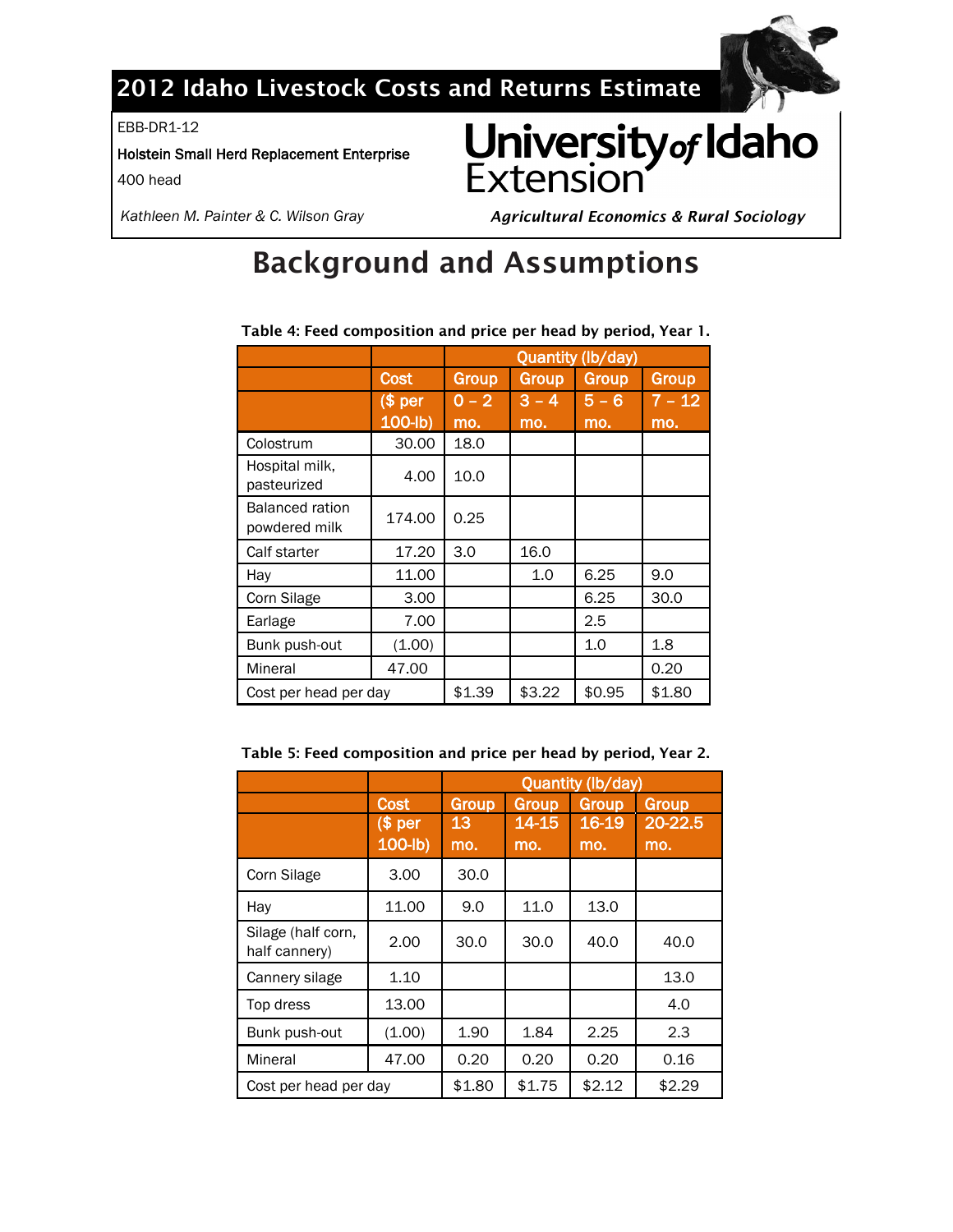#### **Table 6: Enterprise Budget for Raising Holstein Replacement Heifers in Southern Idaho, 400-head facility, Year One: Day old to 12 months (365 days)**

|                                        |               |              |             | Price/      |                  | Price/   |          | Price/     |              | Price/       |
|----------------------------------------|---------------|--------------|-------------|-------------|------------------|----------|----------|------------|--------------|--------------|
|                                        | <b>Period</b> | Quantity     | <b>Unit</b> | <b>Cost</b> |                  | Cost     |          | Cost       |              | Cost         |
|                                        | (days)        | (units/head) |             | (\$/head)   | per head per day |          |          | per head   |              | per dairy    |
|                                        |               |              |             |             |                  |          |          |            |              |              |
| Income:                                |               |              |             |             | \$3.97           |          | \$1,450  |            |              | \$580,000    |
| Replacement heifers                    | 365           | 0.00         | hd          | \$1,450.00  |                  | \$3.97   |          | \$1,450.00 |              | \$580,000.00 |
|                                        |               |              |             |             |                  |          |          |            |              |              |
| <b>Operating Costs:</b>                |               |              |             |             |                  |          |          |            |              |              |
| Baby calf purchase                     | $\mathbf{1}$  |              |             | \$150.00    |                  | \$0.41   |          | \$150.00   |              | \$60,000.00  |
|                                        |               |              |             |             |                  |          |          |            |              |              |
| Feed (head/day):                       |               |              |             |             |                  |          |          |            |              |              |
| Day old                                | $\mathbf{1}$  |              |             |             | \$5.40           |          | \$5.40   |            | \$2,160      |              |
| Colostrum                              |               | 0.18         | cwt         | \$30.00     |                  | \$5.40   |          | \$5.40     |              | \$2,160      |
|                                        |               |              |             |             |                  | \$0.00   |          | \$0.00     |              | \$0          |
|                                        |               |              |             |             |                  |          |          |            |              |              |
| Liquid feeding phase (Months 1-2)      | 59            |              |             |             |                  |          | \$78.18  |            |              |              |
|                                        |               |              |             |             | \$1.33           |          |          |            | \$31,270.00  |              |
| Hospital milk, pasteurized             |               | 0.10         | cwt         | \$4.00      |                  | \$0.38   |          | \$22.42    |              | \$8,968      |
| Balanced ration powdered milk          |               | 0.25         | Ib          | \$1.74      |                  | \$0.44   |          | \$25.67    |              | \$10,266     |
| Calf starter                           |               | 3.00         | Ib          | \$0.17      |                  | \$0.51   |          | \$30.09    |              | \$12,036     |
|                                        |               |              |             |             |                  |          |          |            |              |              |
|                                        |               |              |             |             |                  |          |          |            |              |              |
| Months 3-4                             | 60            |              |             |             | \$3.22           |          | \$193.45 |            | \$77,378.64  |              |
| Calf starter                           |               | 0.16         | cwt         | \$17.20     |                  | \$2.75   |          | \$165.12   |              | \$66,048     |
| Hay                                    |               | 0.01         | cwt         | \$11.10     |                  | \$0.11   |          | \$6.73     |              | \$2,691      |
| Antibiotic (bovitec with tetracycline) |               | 1.00         | dose        | \$0.36      |                  | \$0.36   |          | \$21.60    |              | \$8,640      |
|                                        |               |              |             |             |                  |          |          |            |              |              |
| Months 5-6                             | 60            |              |             |             | \$0.95           |          | \$69.71  |            | \$27,885     |              |
| Corn Silage                            |               | 6.25         | lb          | \$0.03      |                  | \$0.19   |          | \$11.25    |              | \$4,500      |
| Earlage                                |               | 2.50         | Ib          | \$0.07      |                  | \$0.18   |          | \$10.50    |              | \$4,200      |
| Hay                                    |               | 6.25         | Ib          | \$0.11      |                  | \$0.69   |          | \$41.63    |              | \$16,650     |
| Push-out (percent fed)                 |               | 10%          | percent     | 1.06        |                  | $-50.11$ |          | \$6.34     |              | \$2,535      |
|                                        |               |              |             |             |                  |          |          |            |              |              |
| Months 7-12                            | 185           |              |             |             | \$1.80           |          | \$403.84 |            | \$161,534.60 |              |
| Corn Silage                            |               | 30.00        | lb          | \$0.03      |                  | \$0.90   |          | \$166.50   |              | \$66,600     |
| Hay                                    |               | 9.00         | Ib          | \$0.11      |                  | \$1.00   |          | \$184.82   |              | \$73,926     |
|                                        |               | 0.20         | lb          |             |                  | \$0.09   |          |            |              |              |
| Mineral                                |               |              |             | \$0.47      |                  |          |          | \$17.39    |              | \$6,956      |
| Push-out (percent fed)                 |               | 10%          | percent     | 1.90        |                  | -\$0.19  |          | \$35.13    |              | \$14,053     |
|                                        |               |              |             |             |                  |          |          |            |              |              |
| Total feeding costs                    |               |              |             | Average:    | \$2.69           |          | \$261.45 |            | \$104,231.92 |              |
|                                        |               |              |             |             |                  |          |          |            |              |              |
| <b>Vaccination/Veterinary Expenses</b> |               |              |             |             | \$0.09           |          | \$31.98  |            | \$12,794     |              |
| Scour bolus                            |               | 1.00         | hd          | \$6.00      |                  | \$0.02   |          | \$6.00     |              | \$2,400      |
| Inforce (2cc)                          |               | 2.00         | hd          | \$1.36      |                  | \$0.01   |          | \$2.72     |              | \$1,088      |
| Vit $E(4cc)$                           |               | 1.00         | hd          | \$0.14      |                  | \$0.00   |          | \$0.14     |              | \$56         |
| Ultrabac 8 (5cc)                       |               | 4.00         | hd          | \$0.26      |                  | \$0.00   |          | \$1.06     |              | \$423        |
| Bovishield 5 Gold (2cc)                |               | 3.00         | hd          | \$2.84      |                  | \$0.02   |          | \$8.51     |              | \$3,406      |
| Spirovac (2cc)                         |               | 1.00         | hd          | \$2.18      |                  | \$0.01   |          | \$2.18     |              | \$873        |
| Bangs (brucella)                       |               | 1.00         | hd          | \$3.88      |                  | \$0.01   |          | \$3.88     |              | \$1,552      |
| Magnet                                 |               | 1.00         | hd          | \$0.35      |                  | \$0.00   |          | \$0.35     |              | \$140        |
| Pfizer J-5 (5cc)                       |               | 2.00         | hd          | \$1.49      |                  | \$0.01   |          | \$2.98     |              | \$1,192      |
| SRP (2cc)                              |               | 2.00         | hd          | \$2.08      |                  | \$0.01   |          | \$4.16     |              | \$1,664      |
|                                        |               |              |             |             |                  | \$0.00   |          | \$0.00     |              | \$0          |
|                                        |               |              |             |             |                  |          |          |            |              |              |
| Labor                                  |               |              |             | Average:    | \$0.55           |          | \$98.88  |            | \$39,550.00  |              |
| Baby calves (through 4 months old)     |               | 0.06         | hr          | \$15.00     |                  | \$0.83   |          | \$98.18    |              | \$39,270     |
| Heifer calves (5 - 12 months old)      |               | 0.03         | hr          | \$15.00     |                  | \$0.41   |          | \$99.23    |              | \$39,690     |
|                                        |               |              |             |             |                  |          |          |            |              |              |
|                                        |               |              |             |             |                  |          |          | \$0.00     |              | \$0          |
|                                        |               |              |             |             |                  |          |          |            |              |              |
| <b>Miscellaneous</b>                   |               |              |             |             | \$0.06           |          | \$37.50  |            | \$15,000     |              |
| Bedding                                |               | 1.00         | hd          | \$37.50     |                  | \$0.06   |          | \$37.50    |              | \$15,000     |
|                                        |               |              |             |             |                  |          |          |            |              |              |
|                                        |               |              |             |             |                  |          |          |            |              |              |
| <b>Operating Costs</b>                 |               |              |             |             | \$3.79           |          | \$579.81 |            | \$231,575.50 |              |
|                                        |               |              |             |             |                  |          |          |            |              |              |
| Interest on Operating Costs            |               | 1.00         | percent     | 6%          |                  | \$0.23   |          | \$34.79    |              | \$13,894.53  |
|                                        |               |              |             |             |                  |          |          |            |              |              |
| <b>Total Operating Costs</b>           |               |              |             |             |                  | \$4.01   |          | \$614.60   |              | \$245,470.03 |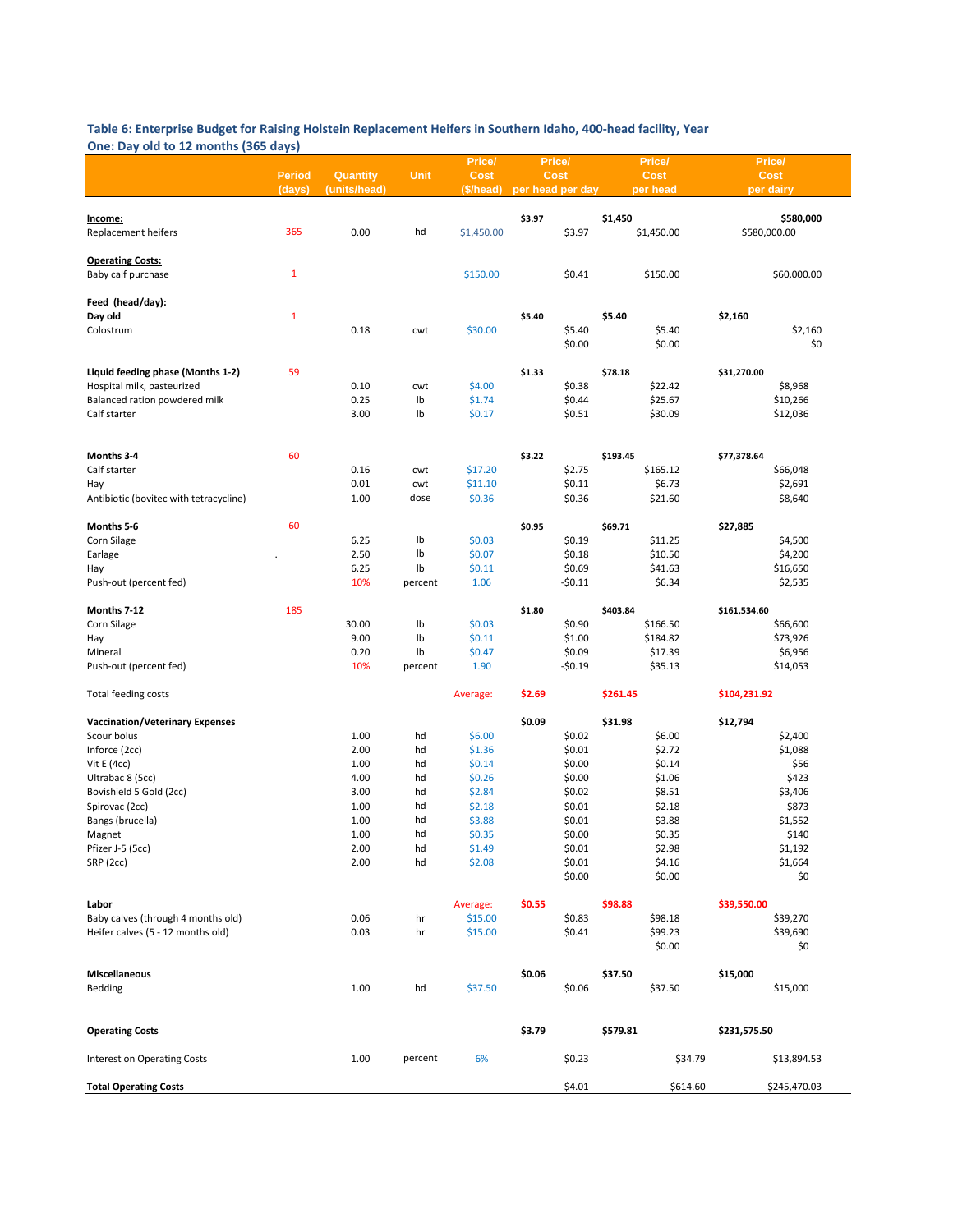#### **Table 6: Enterprise Budget for Raising Holstein Replacement Heifers in Southern Idaho, 400-head facility, Year One: Day old to 12 months (365 days)**

|                                                                                                    | <b>Period</b><br>(days) | Quantity<br>(units/head) | <b>Unit</b>          | Price/<br>Cost<br>(\$/head) | Price/<br>Cost<br>per head per day | Price/<br>Cost<br>per head    | Price/<br>Cost<br>per dairy             |
|----------------------------------------------------------------------------------------------------|-------------------------|--------------------------|----------------------|-----------------------------|------------------------------------|-------------------------------|-----------------------------------------|
| <b>Fixed Costs:</b>                                                                                |                         |                          |                      |                             |                                    |                               |                                         |
| Annual capital recovery costs*<br>Insurance*<br>Annual overhead (2.5% Oper Costs)<br>*See Table 2. |                         | 1.00<br>1.00<br>1.00     | head<br>herd<br>herd | \$208.96<br>\$3.50<br>2.5%  | \$0.57<br>\$0.01<br>\$0.04         | \$208.96<br>\$3.50<br>\$14.50 | \$83,585.80<br>\$1,400.00<br>\$5,798.12 |
| <b>Total Fixed Costs</b>                                                                           |                         |                          |                      |                             | \$0.62                             | \$226.96                      | \$90,783.91                             |
| <b>Total Costs (Operating and Fixed)</b>                                                           |                         |                          |                      |                             | \$4.64                             | \$841.56                      | \$336,253.94                            |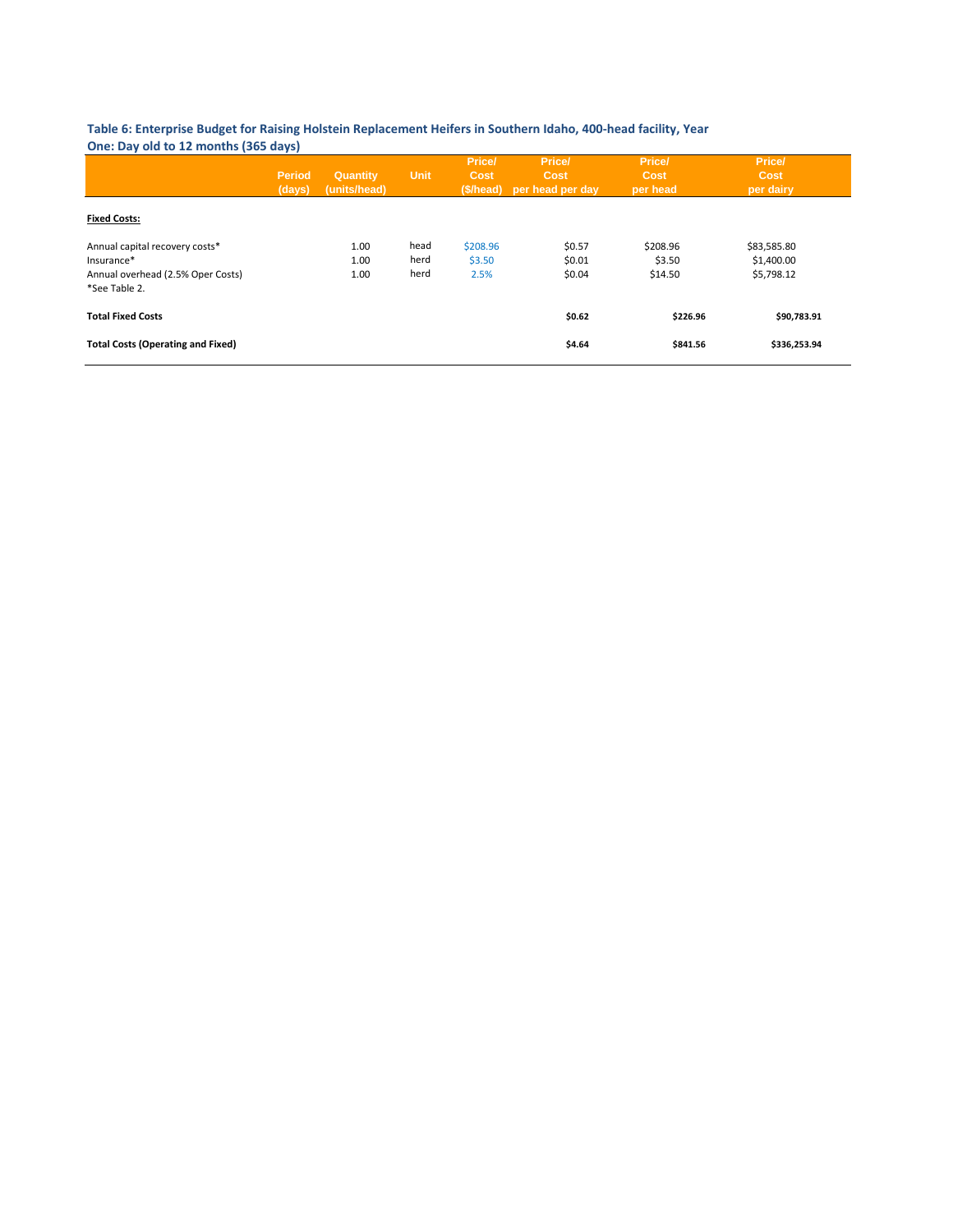#### **Table 7: Enterprise Budget for Raising Holstein Replacement Heifers in Southern Idaho, 400-head facility One year old to approximately 22.5 months (310 days)**

|                                                                 |               |              |             | Price/      | Price/ |          | Price/                             | Price/             |            |
|-----------------------------------------------------------------|---------------|--------------|-------------|-------------|--------|----------|------------------------------------|--------------------|------------|
|                                                                 | <b>Period</b> | Quantity     | <b>Unit</b> | <b>Cost</b> | Cost   |          | <b>Cost</b>                        | <b>Cost</b>        |            |
|                                                                 | (days)        | (units/head) |             | (\$/head)   |        |          | per head per day per head per year | per dairy per year |            |
|                                                                 |               |              |             |             |        |          |                                    |                    |            |
| <u>Income:</u>                                                  |               |              |             |             | \$3.43 |          | \$1,250                            | \$500,132          |            |
| Replacement heifers                                             | 310           | 1.00         | hd          | \$1,289.00  |        | \$3.53   | \$1,289.00                         | \$515,600.00       |            |
| Death and cull loss                                             |               | 3.00%        | percent     | \$1,289.00  |        | $-50.11$ | $-538.67$                          | $-$15,468.00$      |            |
| <b>Operating Costs:</b><br>Feed (head/day):                     |               |              |             |             |        |          |                                    |                    |            |
|                                                                 |               |              |             |             |        |          |                                    |                    |            |
| Month 13                                                        | 30            |              |             |             | \$1.80 |          | \$65.49                            | \$26,195           |            |
| Corn Silage                                                     |               | 30.00        | Ib          | \$0.03      |        | \$0.90   | \$27.00                            |                    | \$10,800   |
| Hay                                                             |               | 9.00         | Ib          | \$0.11      |        | \$1.00   | \$29.97                            |                    | \$11,988   |
| Mineral                                                         |               | 0.20         | Ib          | \$0.47      |        | \$0.09   | \$2.82                             |                    | \$1,128    |
| Push-out (percent fed)                                          |               | 10%          | percent     | 1.90        |        | $-50.19$ | \$5.70                             |                    | \$2,279    |
|                                                                 |               |              |             |             |        |          |                                    |                    |            |
| Months 14-15 (breeding age)<br>Silage (half corn, half cannery) | 60            | 30.00        | Ib          | \$0.02      | \$1.75 | \$0.62   | \$126.82<br>\$36.90                | \$50,726           | \$14,760   |
| Hay                                                             |               | 11.00        | Ib          | \$0.11      |        | \$1.22   | \$73.26                            |                    | \$29,304   |
| Mineral                                                         |               | 0.20         | Ib          | \$0.47      |        | \$0.09   | \$5.64                             |                    | \$2,256    |
| Push-out (percent fed)                                          |               | 10%          | percent     | 1.84        |        | $-50.18$ | \$11.02                            |                    | \$4,406    |
|                                                                 |               |              |             |             |        |          |                                    |                    |            |
| <b>Months 16-19</b>                                             | 120           |              |             |             | \$2.12 |          | \$167.64                           | \$67,056           |            |
| Silage (half corn, half cannery)                                |               | 40.00        | Ib          | \$0.02      |        | \$0.82   | \$49.20                            |                    | \$19,680   |
| Hay                                                             |               | 13.00        | Ib          | \$0.11      |        | \$1.43   | \$85.80                            |                    | \$34,320   |
| Mineral                                                         |               | 0.20         | Ib          | \$0.47      |        | \$0.09   | \$5.64                             |                    | \$2,256    |
| Push-out (percent fed)                                          |               | 10%          | percent     | 2.25        |        | $-50.23$ | \$27.00                            |                    | \$10,800   |
| <b>Months 20-22.5</b>                                           | 105           |              |             |             | \$2.29 |          | \$240.91                           | \$96,364           |            |
| Cannery Silage                                                  |               | 40.00        | Ib          | \$0.01      |        | \$0.44   | \$46.20                            |                    | \$18,480   |
| Hay                                                             |               | 13.00        | lb          | \$0.11      |        | \$1.44   | \$151.52                           |                    | \$60,606   |
| Topdress                                                        |               | 4.00         | Ib          | \$0.13      |        | \$0.52   | \$54.60                            |                    | \$21,840   |
| Mineral                                                         |               | 0.16         | Ib          | \$0.82      |        | \$0.13   | \$13.83                            |                    | \$5,531    |
| Push-out (percent fed)                                          |               | 10%          | percent     | 2.40        |        | $-50.24$ | \$25.23                            |                    | \$10,093   |
|                                                                 |               |              |             |             |        |          |                                    |                    |            |
| <b>Total feeding costs</b>                                      |               |              |             | Average:    | \$2.08 |          | \$175                              | \$69,823           |            |
| <b>Vaccination/Veterinary Expenses</b>                          |               |              |             |             | \$0.08 |          | \$27.96                            | \$11,186           |            |
| Scour bolus                                                     |               | 1.00         | hd          | \$6.00      |        | \$0.02   | \$6.00                             |                    | \$2,400    |
| Inforce (2cc)                                                   |               | 2.00         | hd          | \$1.36      |        | \$0.01   | \$2.72                             |                    | \$1,088    |
| Vit E (4cc)                                                     |               | 1.00         | hd          |             |        | \$0.00   | \$0.00                             |                    | \$0        |
| Ultrabac 8 (5cc)                                                |               | 4.00         | hd          | \$0.26      |        | \$0.00   | \$1.06                             |                    | \$423      |
| Bovishield 5 Gold (2cc)                                         |               | 3.00         | hd          | \$2.84      |        | \$0.02   | \$8.51                             |                    | \$3,406    |
| Spirovac (2cc)                                                  |               | 1.00         | hd          | \$2.18      |        | \$0.01   | \$2.18                             |                    | \$873      |
| Bangs (brucella)                                                |               | 1.00         | hd          |             |        | \$0.00   | \$0.00                             |                    | \$0        |
| Magnet                                                          |               | 1.00         | hd          | \$0.35      |        | \$0.00   | \$0.35                             |                    | \$140      |
| Pfizer J-5 (5cc)                                                |               | 2.00         | hd          | \$1.49      |        | \$0.01   | \$2.98                             |                    | \$1,192    |
| SRP (2cc)                                                       |               | 2.00         | hd          | \$2.08      |        | \$0.01   | \$4.16                             |                    | \$1,664    |
|                                                                 |               |              |             |             |        | \$0.00   | \$0.00                             |                    | \$0        |
| Labor                                                           |               |              |             | Average:    | \$0.41 |          | \$127.58                           | \$51,030.00        |            |
| Heifer calves (13 - 21.5 months old)                            |               | 0.03         | hr          | \$15.00     |        | \$0.41   | \$127.58                           |                    | \$51,030   |
|                                                                 |               |              |             |             |        |          | \$0.00                             |                    | \$0        |
|                                                                 |               |              |             |             |        |          |                                    |                    |            |
| <b>Miscellaneous</b>                                            |               |              |             |             | \$0.06 |          | \$37.50                            | \$15,000           |            |
| Bedding                                                         |               | 1.00         | hd          | \$37.50     |        | \$0.06   | \$37.50                            |                    | \$15,000   |
| <b>Total Operating Costs</b>                                    |               |              |             |             | \$2.61 |          | \$367.60                           | \$147,038.96       |            |
| <b>Interest on Operating Costs</b>                              |               | 1.00         | percent     | 6%          |        | \$0.16   | \$22.06                            |                    | \$8,822.34 |
| <b>Net Returns Above Variable Costs</b>                         |               |              |             |             |        | \$0.66   | \$860.68                           |                    | \$344,271  |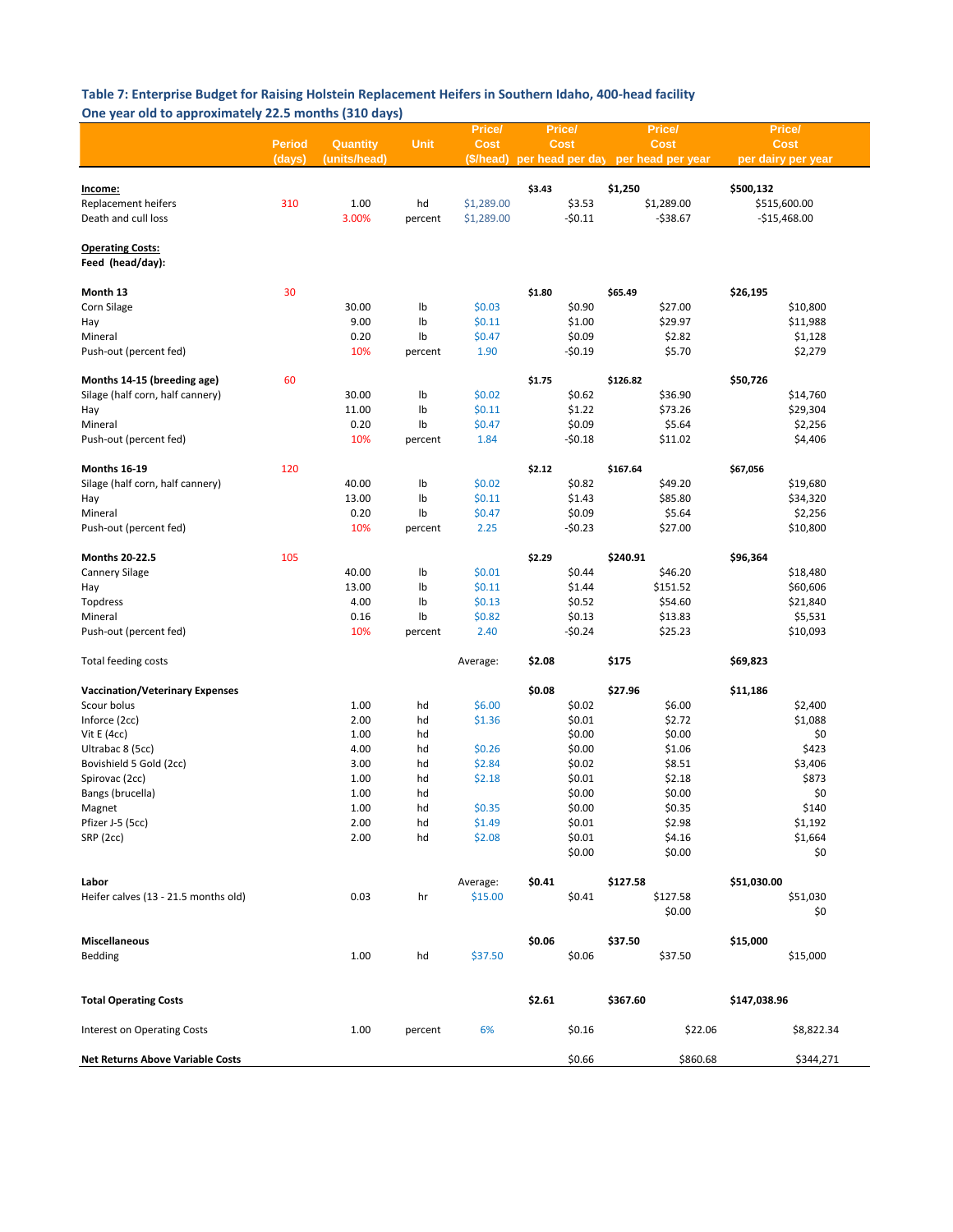#### **Table 7: Enterprise Budget for Raising Holstein Replacement Heifers in Southern Idaho, 400-head facility One year old to approximately 22.5 months (310 days)**

|                                                 | <b>Period</b><br>(days) | <b>Quantity</b><br>(units/head) | <b>Unit</b>  | Price/<br>Cost<br>(\$/head) | Price/<br>Cost   | Price/<br>Cost<br>per head per day per head per year | Price/<br><b>Cost</b><br>per dairy per year |  |
|-------------------------------------------------|-------------------------|---------------------------------|--------------|-----------------------------|------------------|------------------------------------------------------|---------------------------------------------|--|
| <b>Fixed Costs:</b>                             |                         |                                 |              |                             |                  |                                                      |                                             |  |
| Annual capital recovery costs*                  |                         | 1.00                            | head         | \$208.96                    | \$0.57           | \$208.96                                             | \$83,585.80                                 |  |
| Insurance*<br>Annual overhead (2.5% Oper Costs) |                         | 1.00<br>1.00                    | head<br>head | \$3.50<br>2.5%              | \$3.50<br>\$0.00 | \$3.50<br>\$9.19                                     | \$1,400.00<br>\$3,675.97                    |  |
| Year 1 Total Costs plus interest                |                         | 1.00                            | head         | \$892.05                    | \$2.44           | \$892.05                                             | \$356,821.49                                |  |
| <b>Total Fixed Costs</b>                        |                         |                                 |              |                             | \$6.52           | \$1,113.71                                           | \$445,483.26                                |  |
| <b>Total Costs (Operating and Fixed)</b>        |                         |                                 |              |                             | \$9.13           | \$1,481.31                                           | \$592,522.22                                |  |
| <b>Net Returns Above Total Costs</b>            |                         |                                 |              |                             | $-55.70$         | $-5230.98$                                           | $-592.390.22$                               |  |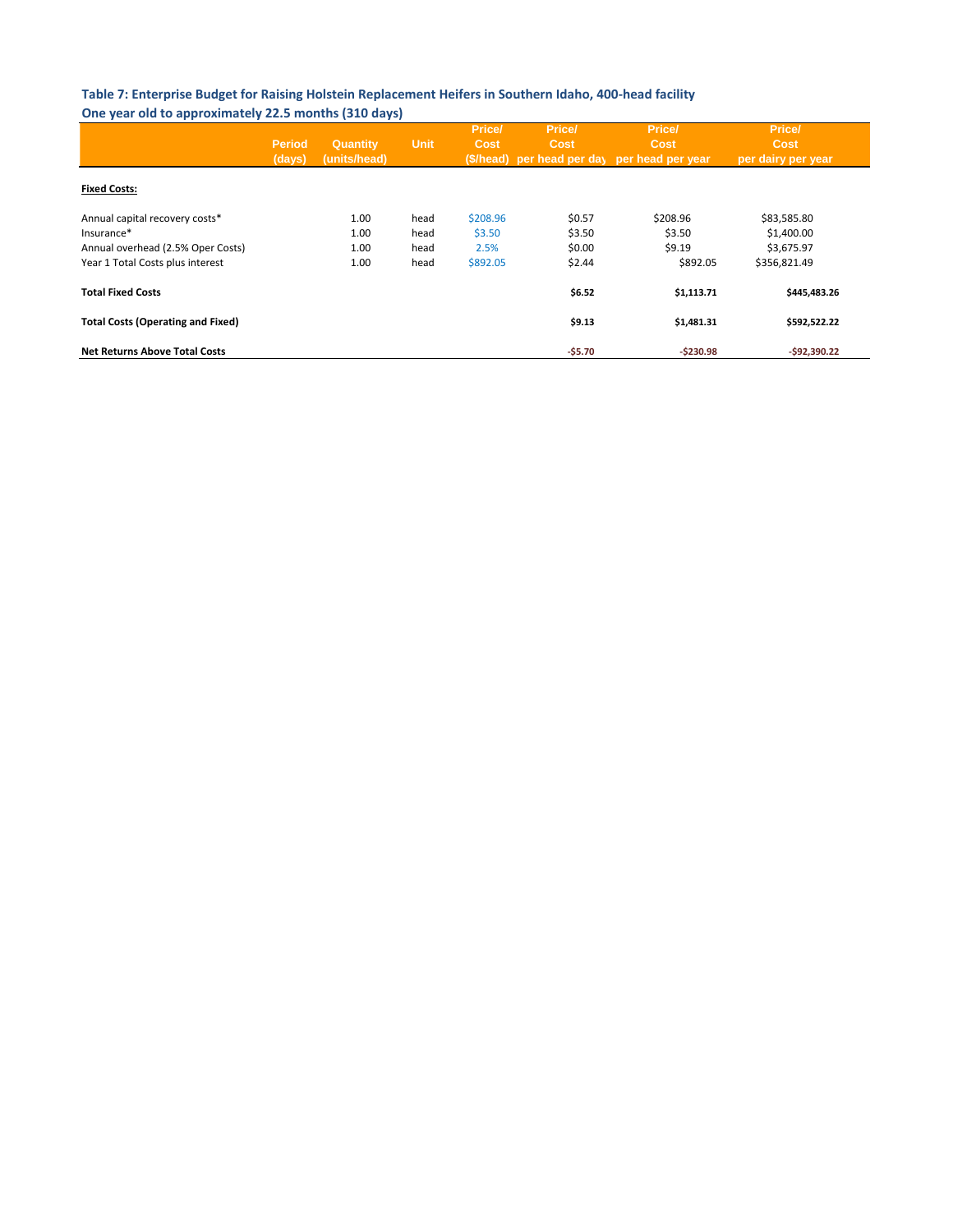| Item                                                                                 | Quantity<br><b>Per Dairy</b> | <b>Unit</b> | <b>Price or</b><br><b>Cost</b> | <b>Value or</b><br><b>Cost</b> | <b>Years</b><br>of Life<br>(n) | <b>Salvage</b><br><b>Value</b><br>(\$/head) | <b>Value</b><br>(\$/herd) | <b>Salvage Discount</b><br><b>Rate</b><br>(i) | <b>Capital</b><br><b>Recovery</b><br><b>Factor</b> | <b>Capital</b><br><b>Recovery</b><br><b>Value</b> |
|--------------------------------------------------------------------------------------|------------------------------|-------------|--------------------------------|--------------------------------|--------------------------------|---------------------------------------------|---------------------------|-----------------------------------------------|----------------------------------------------------|---------------------------------------------------|
| <b>Initial Capital Outlays:</b>                                                      |                              |             |                                |                                |                                |                                             |                           |                                               |                                                    |                                                   |
| Land:                                                                                |                              |             |                                | \$50,000                       |                                |                                             |                           |                                               |                                                    |                                                   |
| Land purchase                                                                        | 10                           | ac          | \$5,000                        | \$50,000                       |                                |                                             |                           | 7.50%                                         |                                                    | \$3,750                                           |
| <b>Feeding Facilities:</b>                                                           |                              |             |                                | \$211,500                      |                                |                                             |                           |                                               |                                                    |                                                   |
| Bulk feeders (creep feeders)                                                         | 3                            | farm        | \$500                          | \$1,500                        | 12                             | \$0                                         |                           | 6.00%                                         |                                                    | \$0                                               |
| Commodity shed, 5 bays                                                               | $\mathbf{1}$                 | farm        | \$210,000                      | \$210,000                      | 30                             | \$0                                         |                           | 6.00%                                         | 0.0727                                             | \$15,257                                          |
| Calf pens                                                                            |                              |             |                                | \$118,867                      |                                |                                             |                           |                                               |                                                    |                                                   |
| Hutches, wooden (3 calves/pen)                                                       | 133                          | pen         | \$314                          | \$41,867                       | 3                              | \$0                                         |                           | 6.00%                                         | 0.3740                                             | \$15,658                                          |
| Group pens, windbreaks                                                               | $\overline{7}$               | stall       | \$11,000                       | \$77,000                       |                                |                                             |                           |                                               |                                                    |                                                   |
| Machinery:                                                                           |                              |             |                                | \$344,688                      |                                |                                             |                           |                                               | Total:                                             | \$47,862.59                                       |
| Farm pickups, used                                                                   | $\mathbf{1}$                 | farm        | \$20,000                       | \$20,000                       | 8                              | \$2,000                                     | \$2,000                   | 6.00%                                         | 0.1610                                             | \$3,018                                           |
| 4-wheelers                                                                           | $\mathbf 2$                  | farm        | \$6,000                        | \$12,000                       | 8                              | \$600                                       | \$1,200                   | 6.00%                                         | 0.1610                                             | \$1,871                                           |
| Tractor-125 HP                                                                       | $\mathbf{1}$                 | farm        | \$95,000                       | \$95,000                       | 10                             | \$9,500                                     | \$9,500                   | 6.00%                                         | 0.1359                                             | \$12,189                                          |
| <b>Straw Spreader</b>                                                                | $\mathbf{1}$                 | farm        | \$35,000                       | \$35,000                       | 10                             | \$3,500                                     | \$3,500                   | 6.00%                                         | 0.1359                                             | \$4,491                                           |
| Loader, used                                                                         | $\mathbf{1}$                 | farm        | \$74,000                       | \$74,000                       | 8                              | \$7,400                                     | \$7,400                   | 6.00%                                         | 0.1610                                             | \$11,167                                          |
| Semi, with feedbox mixer & scale, used                                               | $\mathbf{1}$                 | farm        | \$65,000                       | \$65,000                       | 8                              | \$6,500                                     | \$6,500                   | 6.00%                                         | 0.1610                                             | \$9,809                                           |
| Dump truck                                                                           | $\mathbf{1}$                 | farm        | \$16,188                       | \$16,188                       | 20                             | \$1,619                                     | \$1,619                   | 6.00%                                         | 0.0872                                             | \$1,367                                           |
| Boxscraper                                                                           | $\mathbf{1}$                 | farm        | \$3,000                        | \$3,000                        | 20                             | \$300                                       | \$300                     | 6.00%                                         | 0.0872                                             | \$253                                             |
| Gooseneck trailer, 28'                                                               | $\mathbf{1}$                 | farm        | \$24,500                       | \$24,500                       | 8                              | \$2,450                                     | \$2,450                   | 6.00%                                         | 0.1610                                             | \$3,697                                           |
| Miscellaneous                                                                        | $\mathbf{1}$                 | farm        | \$10,000                       | \$10,000                       | 16                             | \$0                                         | \$0                       | 7.00%                                         | 0.1059                                             | \$1,059                                           |
| Insurance:                                                                           |                              |             |                                | \$4,177                        |                                |                                             |                           |                                               |                                                    |                                                   |
| Insur., facilities @ \$5 per \$1,000                                                 | $\mathbf{1}$                 | farm        | \$1,652                        | \$1,652                        |                                |                                             |                           |                                               |                                                    |                                                   |
| Insur., machinery, @ \$4 per \$1,000                                                 | $\mathbf{1}$                 | farm        | \$1,378.75                     | \$1,379                        |                                |                                             |                           |                                               |                                                    |                                                   |
| Liability Insur. (\$1 million coverage)                                              | $\mathbf{1}$                 | farm        | \$1,146                        | \$1,146                        |                                |                                             |                           |                                               |                                                    |                                                   |
| <b>Total Capital Costs</b>                                                           |                              |             |                                | \$739,231                      |                                | \$33,869                                    |                           |                                               |                                                    |                                                   |
| Capital Costs per Head                                                               |                              |             |                                | \$1,848.08                     |                                | \$84.67                                     |                           |                                               |                                                    |                                                   |
| Average Capital Costs (Purchase - Salvage Value)/2<br>Average Capital Costs per Head |                              |             |                                | \$800<br>\$2                   |                                |                                             |                           |                                               |                                                    |                                                   |
| <b>Total Capital Recovery Costs</b>                                                  |                              |             |                                | \$83,586                       |                                |                                             |                           |                                               |                                                    | \$83,586                                          |
| Capital Recovery Costs per Head                                                      |                              |             |                                | \$209                          |                                |                                             |                           |                                               |                                                    | \$209                                             |

### **Table 8. Capital Costs for Raising Holstein Replacement Heifers in Southern Idaho**